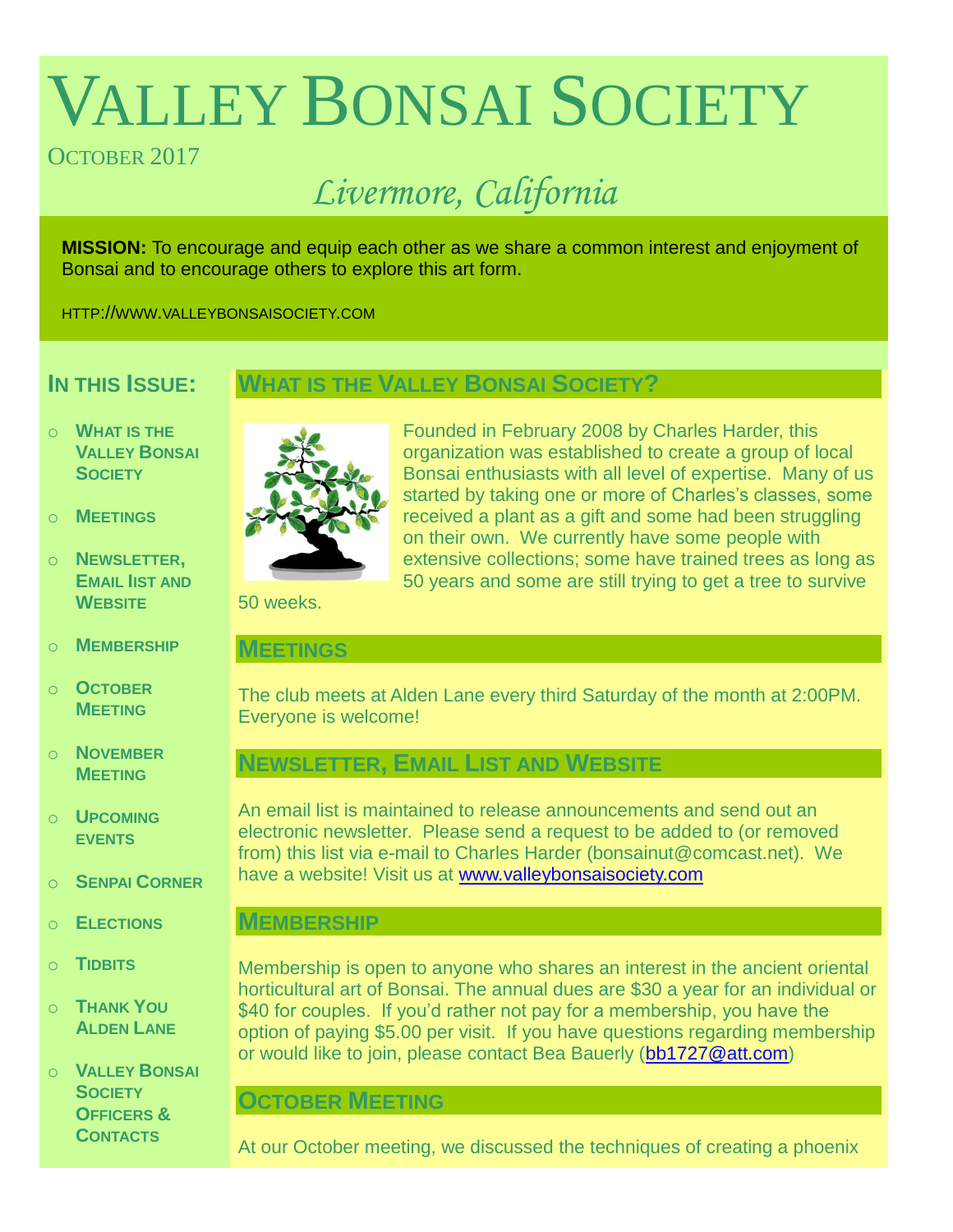graft, or Tanuki. (implying deception or cheat). This is a unique way of creating a tree with some size and age without the need to find a large specimen or yamadori.(tree collected from nature). This process is frown upon by most traditionalists, but is starting to be accepted by the community at large.

#### **NOVEMBER MEETING**

Our November meeting will be a workshop. This is probably about the last little bit of work you should be doing with your trees before they settle down for winter. By the end of the month, you should be complete with any repotting, trimming and cleanup. Keep an eye on your trees over the winter months, make sure to keep the leaf debris cleaned up, and pay attention to your moisture levels in your pots. Even though it is raining, it does not always mean your trees are getting the water they need.

#### **UPCOMING EVENTS**

#### **December 2, 2017 Clovis, California**

**Fresno Bonsai Society:** Tenth Annual Bonsai Yard Sale at the Clovis Botanical Garden, 945 North Clovis Ave. Fun starts at 8 AM and ends at 2 PM. Everything bonsai for sale: pre-bonsai, finished trees, pots new and used, books, soil, stands, accent plants, suiseki and more. Everyone is welcome to buy, sell or trade bonsai related items. Small-town bargain prices. Coffee, donuts, free admission, lots of parking; join old friends for this annual ritual and come early for the best selection. For more information, contact David Soho at [sohofive@yahoo.com](mailto:sohofive@yahoo.com) .

#### **February 17 – 18, 2018 Oakland, California**

**GSBF Bonsai Garden at Lake Merritt**: The Annual Mammoth Auction and Sale Fund Raiser will be held at the Lakeside Park Garden Center, 666 Bellevue Ave., Lake Merritt. Saturday: Auction preview at Noon with Auction starting at 1 PM. Sunday: Vendor Sales start at 9 AM; Plant Sales start at 10 AM; Demonstrations start at 1 PM. Everyone is encouraged to submit their bonsai and bonsai related items for consideration to be included in the Mammoth Auction at the earliest date possible. The Bonsai Garden at Lake Merritt will be open that weekend 10 AM to 4 PM on Saturday, and Noon to 4 PM on Sunday. Please visit the Garden and observe the many installments under the Garden Revitalization Opportunity (GRO) project. For more information or to sell bonsai, email [bonsailakemerritt@gmail.com](mailto:bonsailakemerritt@gmail.com) and visit [http://gsbf-lakemerritt.org.](http://gsbf-lakemerritt.org./)

#### **SENPAI CORNER**

As we are heading into winter, the amount of activity needed for your trees is reduced. So now is the perfect time to study your trees for how they should be styled and refined. What bends or cuts need to be made, is it positioned in the pot correctly, or is it even the right pot? Also, now is a good time to sharpen your tools, if you have not kept up with it. Another fun activity is to go rock hunting, either during an afternoon stroll down a creek path, or digging through bins at a fish supply store. (just be careful not to select coral as the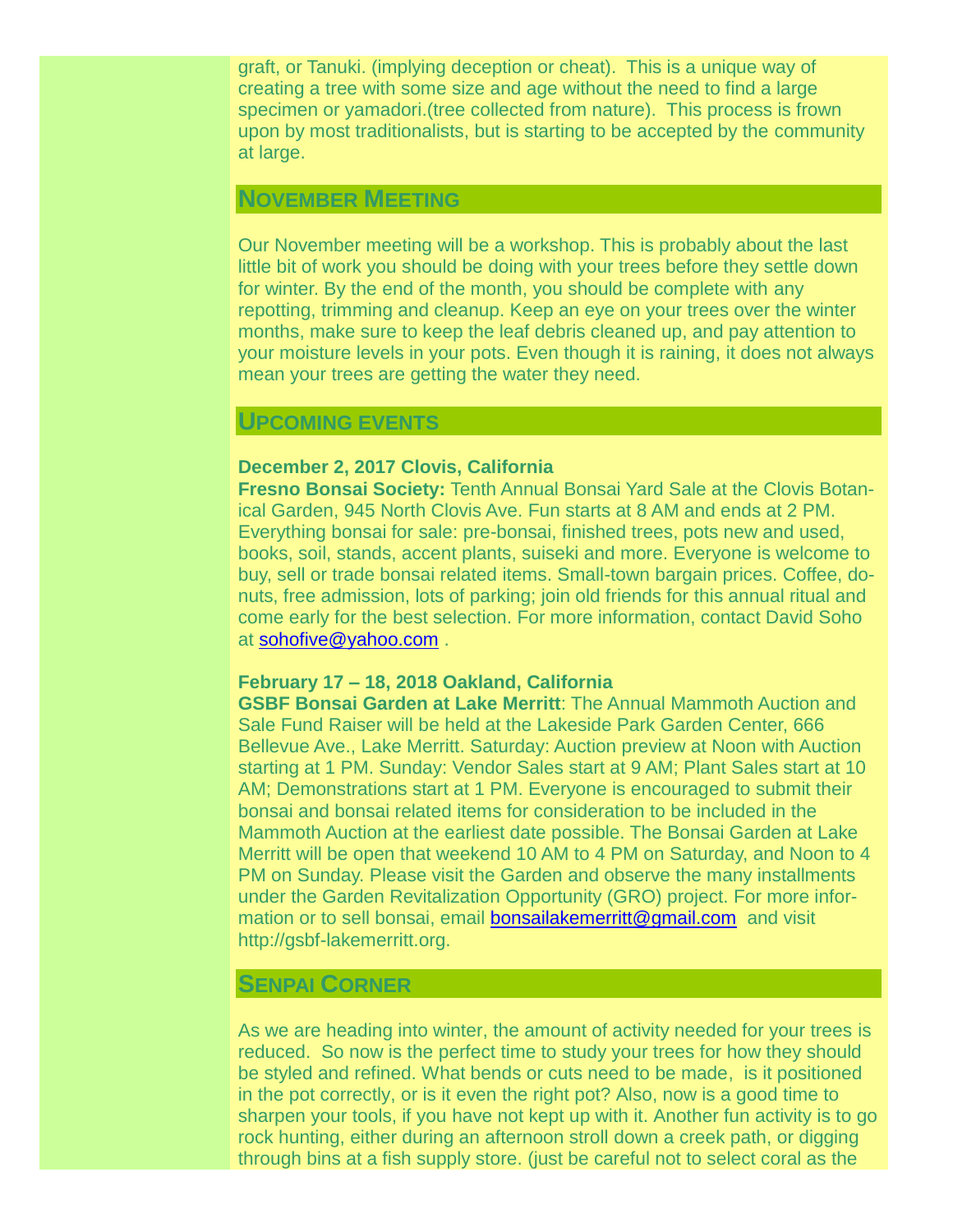salts contained within would kill most trees) but they usually have nice selections of lava, or pumice. Another great place to look are the various landscaping/rock yards as they have other types of interesting stones beside volcanic. These stones can be used for root over rock plantings, root in rock plantings, seikai (miniature landscapes) or even just a nice addition or offset to your tree.

#### **ELECTIONS**

Positions on the Board are still available. Please contact Bea if you are interested.

#### **TIDBITS**

Our December meeting is usually replaced by our Christmas lunch. So December 16 will be our Christmas lunch. All are invited including significant others. This year we will change venue to a Japanese restaurant. We try to limit the cost to \$25 a head. A formal invitation will be send soon with all the details.

Also, time to think about renewing your membership, which is due January 1<sup>st</sup>. \$30 for individual and \$40 for couple.

#### **THANK YOU ALDEN LANE**



981 Alden Lane Livermore, CA 94550

(925) 447-0280 [www.aldenlane.com](http://www.aldenlane.com/) Thanks to Alden Lane for allowing us to meet for free at the nursery as we start up. Alden Lane Nursery has evergreen and blooming trained Bonsai specimens in many sizes for indoors and outdoor gardens. Stop in and let one of the Bonsai experts help you design your own Bonsai masterpiece from the selection of Bonsai pots and starter plants. They also carry Bonsai tools and enough useful Bonsai accessories to satisfy even the most dedicated bonsai tree hobbyist.

The nice thing about meeting at Alden Lane is that you have the opportunity to not only pick up bonsai stock and supplies but to shop under the oaks amongst one

of the most extensive offerings for your home and garden. Inspiration and beauty abounds where ever you look along with the friendly, knowledgeable staff of Alden Lane. Don't forget to say THANK YOU for the incredible support!

## **SOCIETY OFFICERS AND CONTACTS**

**Vice President** Open Position

**President** Charles Harder bonsainut@comcast.net